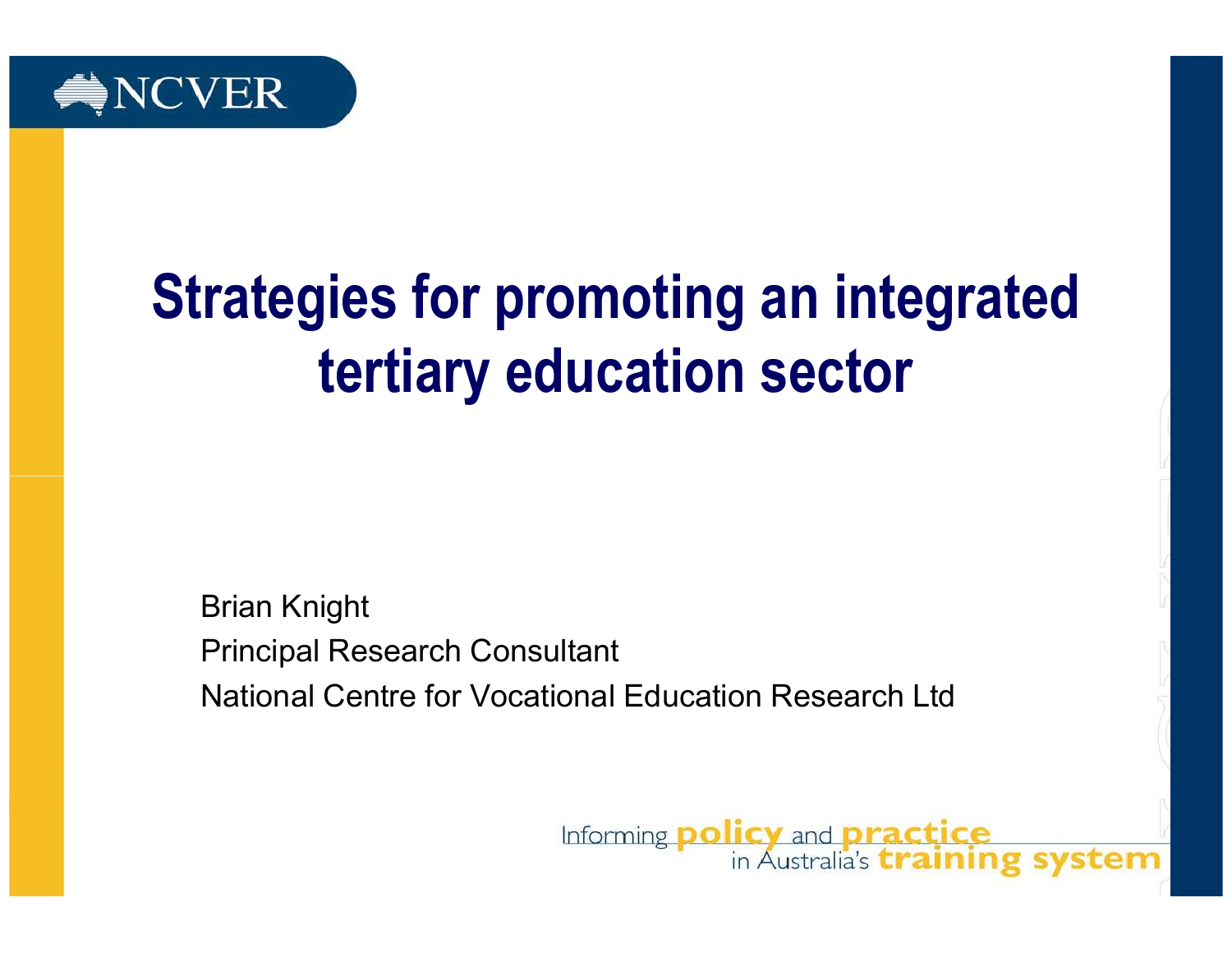#### NCVER

## **Overview**

- Integration, or pathways & connections?
- An integrated tertiary sector: how might it look?
- Strategy element 1: funding & governance arrangements
- Strategy element 2: institutional arrangements
- Strategy element 3: learning programs
- Strategy element 4: other things
- > Rationale for the strategy
- Concluding comments.

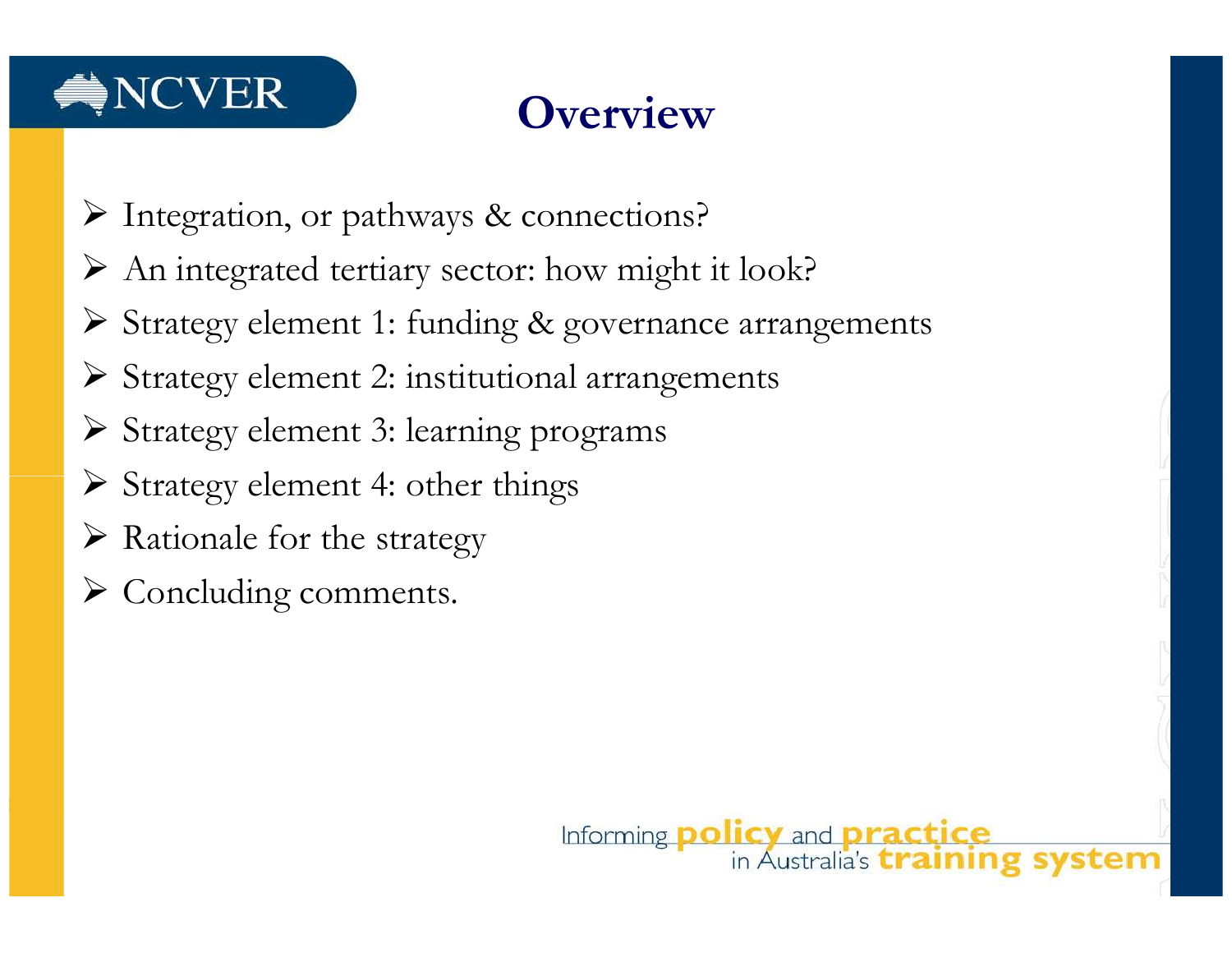#### An integrated tertiary sector: how might it look?

- VET & HEd must continue to service existing markets
- Common funding, governance, institutional arrangements etc.
- More institutions servicing a wide range of qualification levels
- More programs designed with articulation options built in
- More developed & accessible mutual recognition options
- More apprenticeships & traineeships at higher levels
- Better connections with upper secondary schooling
- Arrangements that allow general education to continue
- Teachers delivering learning programs in both sectors
- $\triangleright$  More efficient administrative arrangements, including a unique student identifier (as foreshadowed by COAG)
- Sub-degree programs held in higher regard (as in Switzerland).in Australia's *training* system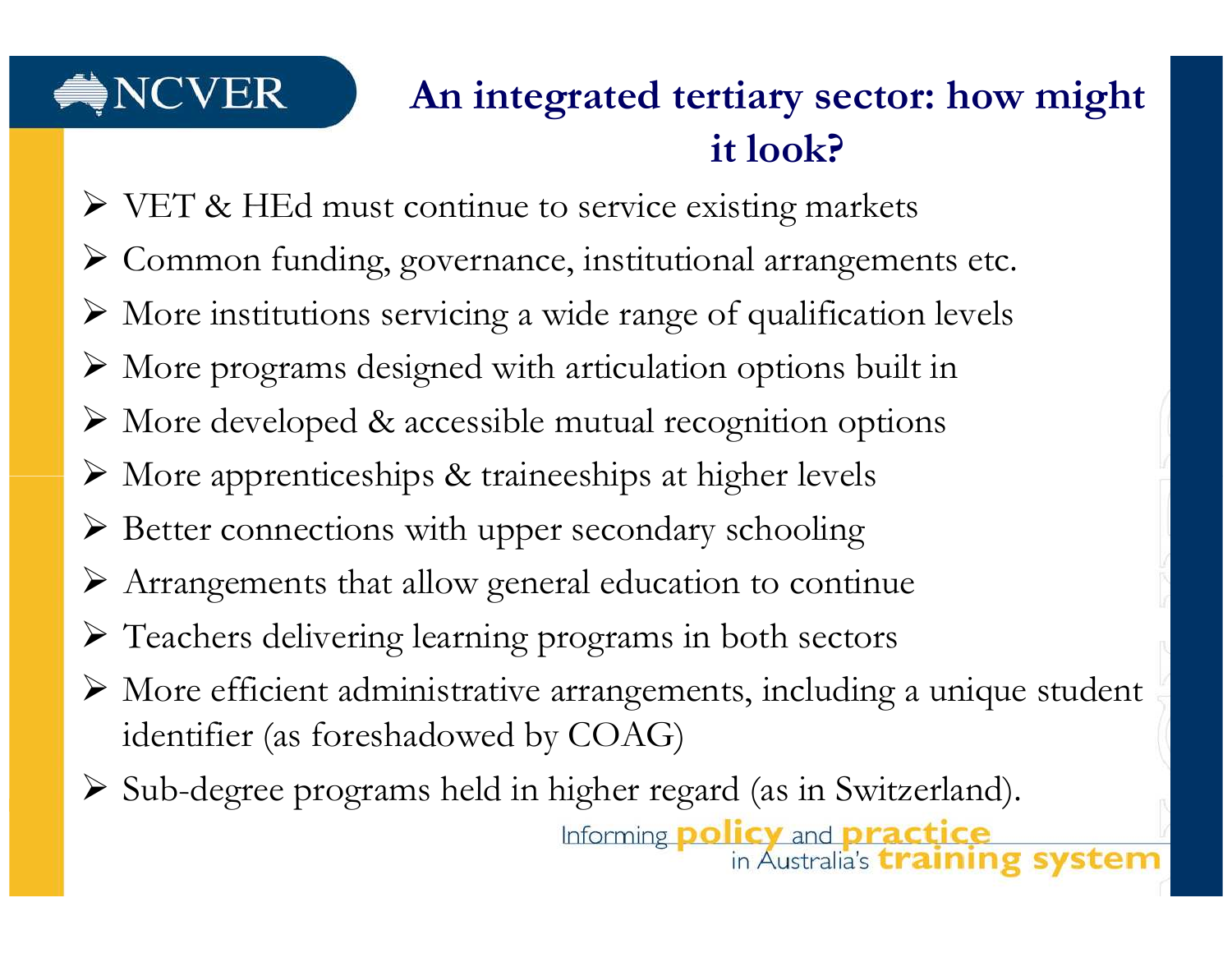# Strategy element 1: funding & governance

- Funding & governance arrangements provide powerful levers for achieving greater integration. Options include:
- common funding frameworks across both sectors
- a funding framework that recognises 'connectedness'
- research funding that can apply in both sectors
- common accountability arrangements
- the same or equivalent quality standards in both sectors
- the same or equivalent quality assurance systems
- common data standards & collections wherever possible
- Fremoving the need for separate VET & HEd reporting by dual-sector institutions.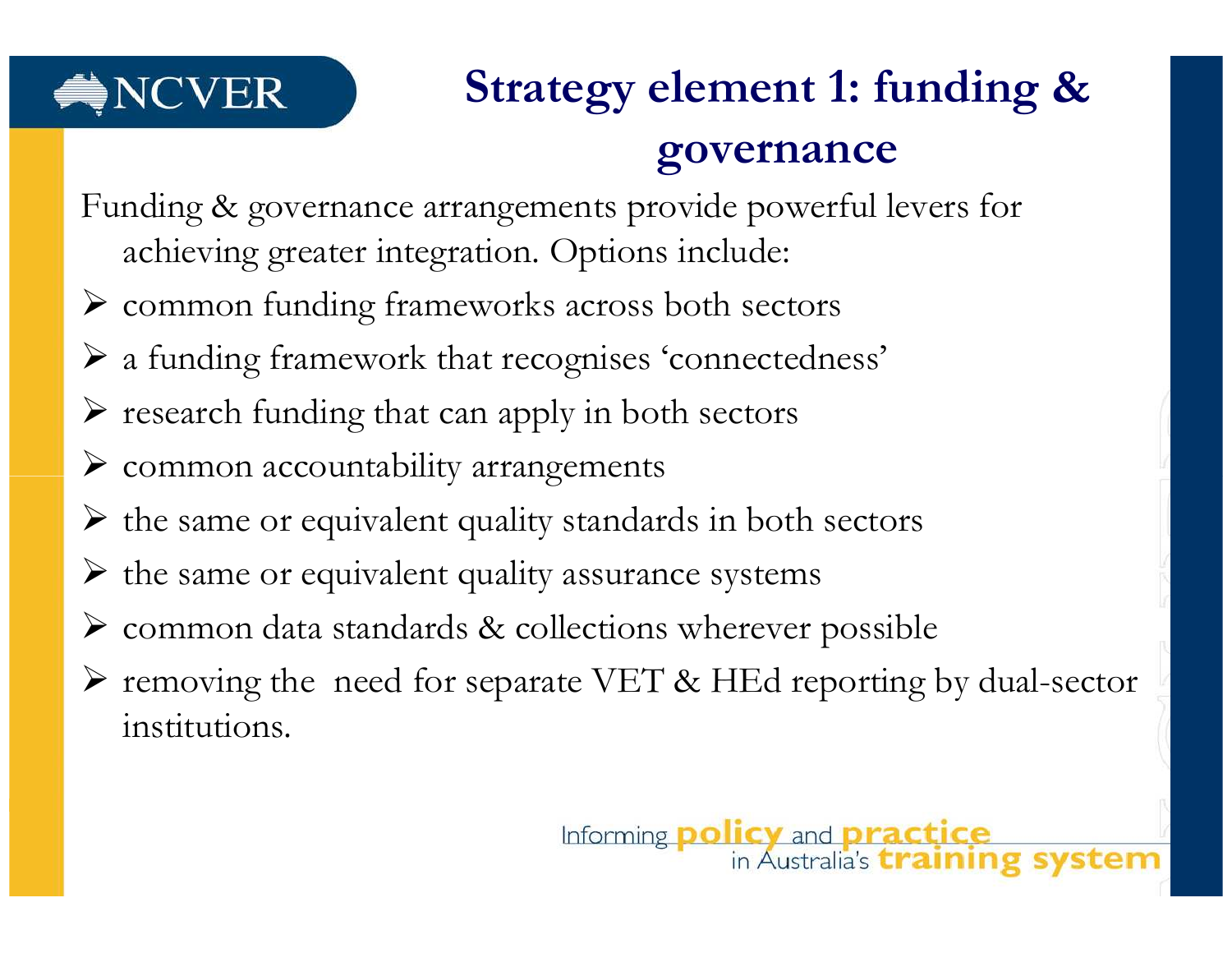

## Strategy element 2: institutional arrangements

Existing institutional arrangements operate against a more integrated tertiary sector. Alternative approaches:

- replace the existing management model involving DEEWR (HEd) & state training authorities (VET)
- $\triangleright$  the VET/HEd divide in dual sector institutions needs to be eliminated (in some it is a brick wall)
- $\triangleright$  in regional areas particularly, benefits may flow from fully merging VET & HEd institutions
- $\triangleright$  providers in the private HEd & VET sectors are also subject to  $\frac{1}{100}$ different arrangements – avoid this
- have a single agency servicing the statistical & research information needs of the tertiary education sector.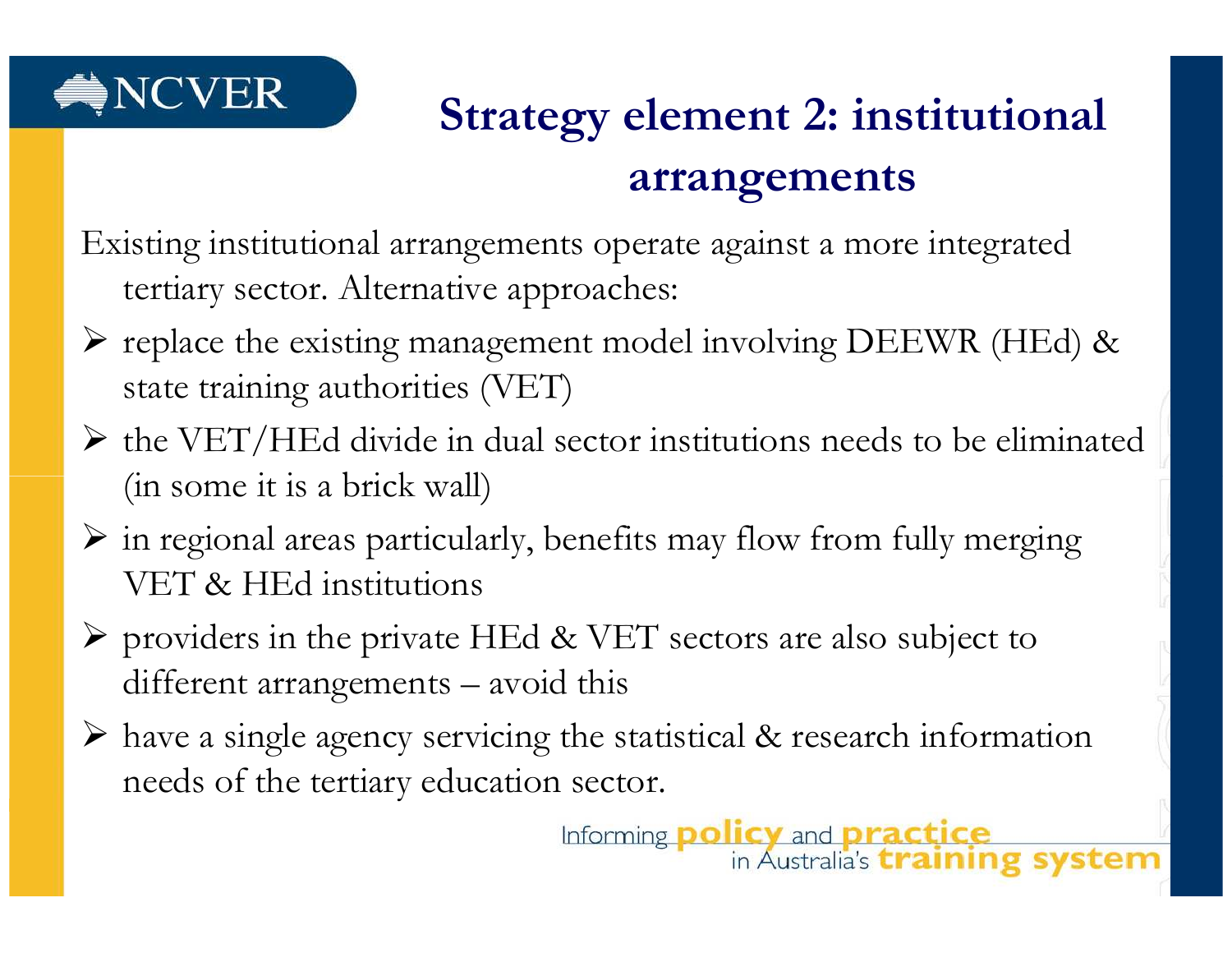# Strategy element 3: learning programs

Existing arrangements for developing learning programs do not foster integration. How can this be addressed?

- In the design stage, training package developers or RTOs could explore HEd connection possibilities for VET qualifications.
- To facilitate 'reverse flows', VET RTOs could do more to recognise subjects completed in HEd.
- Develop learning program measures that facilitate common funding & accountability models.
- $\triangleright$  Where appropriate, extend connections to other sectors -schooling, adult & community education (as in Finland).
- Would greater uniformity of subjects in HEd help? (self-accreditation tends to operate against this).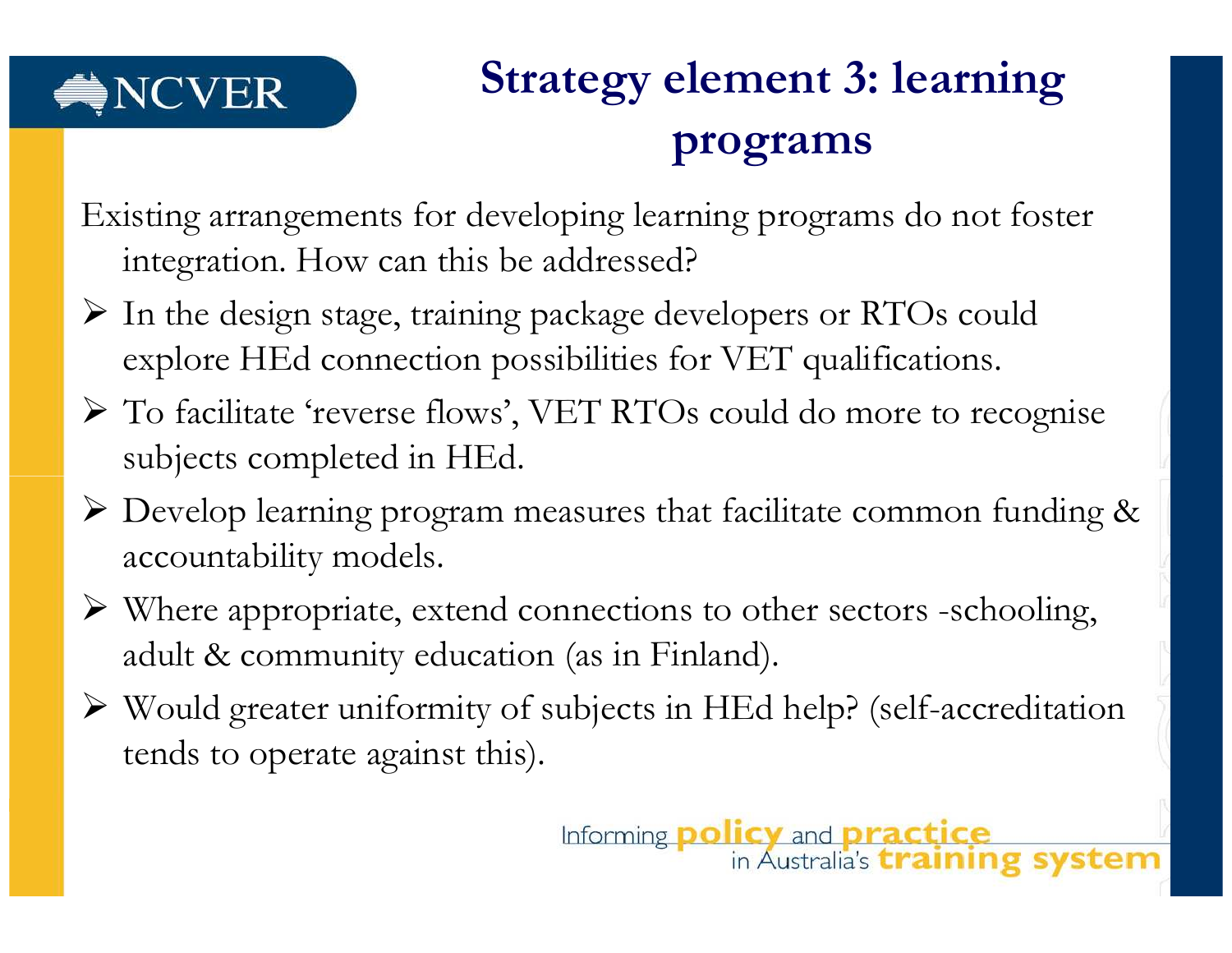#### **NCVER**

#### Strategy element 4: other things

- In a number of areas alternatives to existing arrangements could foster greater integration:
- > Teachers delivering learning programs in both HEd & VET, & teaching workforce strategies that span both
- $\triangleright$  Single enterprise agreements for dual sector institutions (e.g. Charles Darwin University)
- More local cooperation between HEd & VET on pathways & articulation arrangements
- $\triangleright$  More cooperation between VET & HEd in meeting the needs of specific industries
- $\triangleright$  Broadening the scope of operation of bodies such as industry skills councils (their current focus is VET).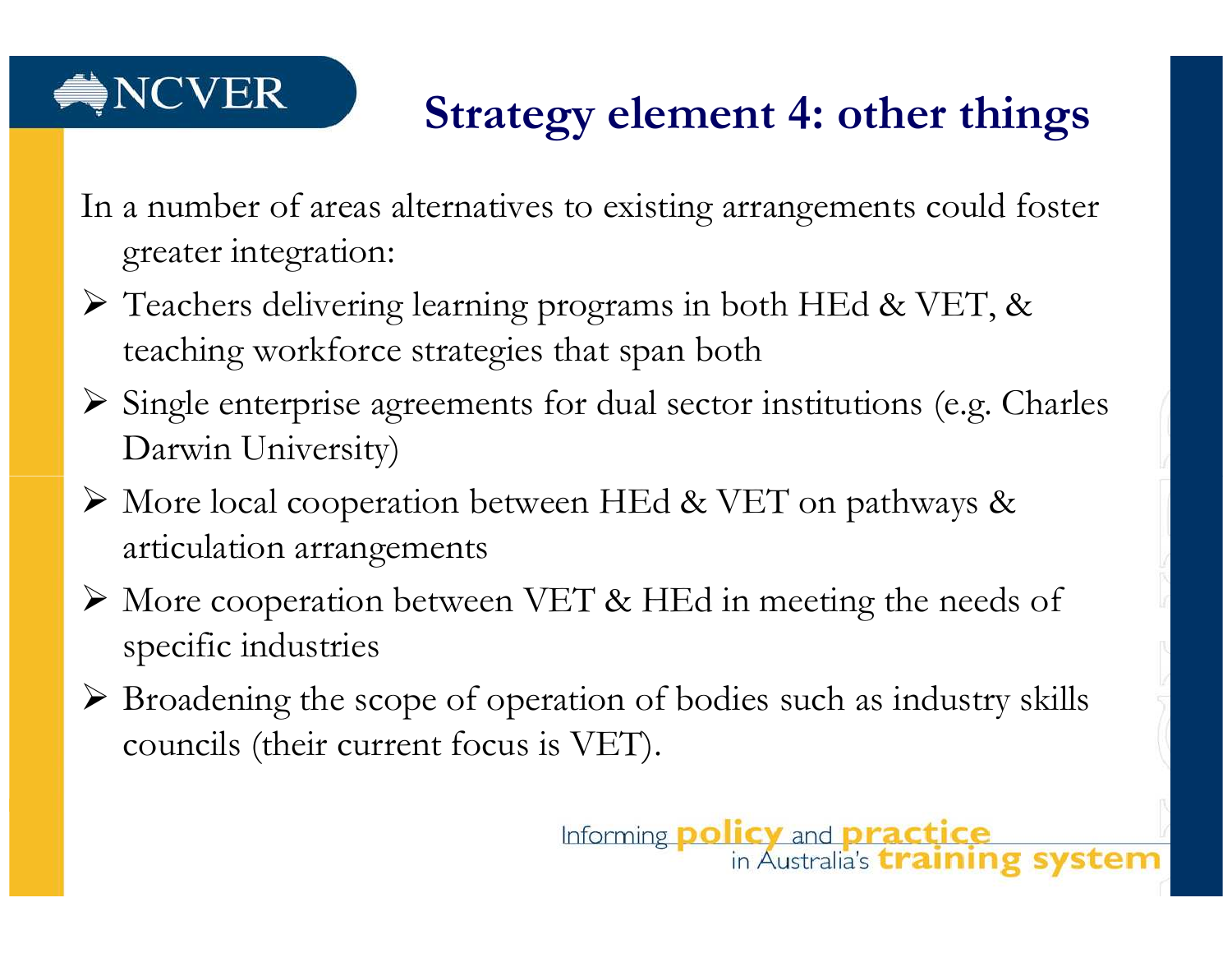### Rationale 1

- 1. Neither VET nor HEd is well-defined ('clear as mud'):
- many HEd programs use a practical or competency-based approach to learning
- many VET programs have a substantial theoretical part, particularly at diploma or advanced diploma level
- $\triangleright$  a number of providers already operate in both sectors (the so-called 'dual-sector' institutions)
- most universities are also VET registered training organisations (RTOs) & deliver diplomas etc.
- $\triangleright$  a few VET programs have been designed with articulation to HEd in mind & tend to work well, but ...
- $\triangleright$  the pathways approach more generally requires a lot of effort & is costly.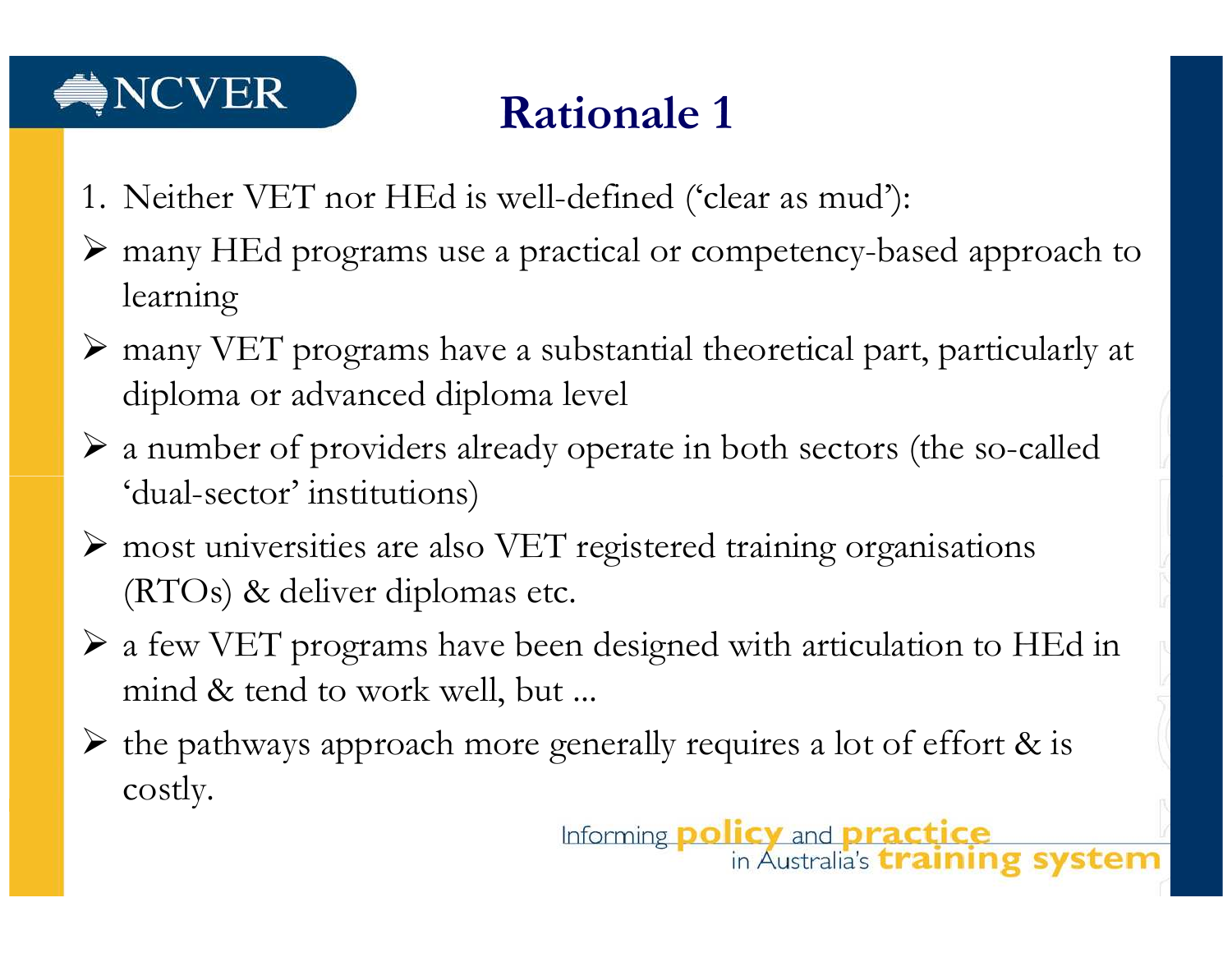## NCVER

#### Rationale 2

- 2. The weak connections between VET & HEd are as much structural as theoretical & stem from:
- different funding & accountability arrangements
- ownership & responsibility for institutions & their operations
- government policy & administrative arrangements
- $\triangleright$  the fact that the two sectors service different, though overlapping, markets
- $\triangleright$  the greater cognitive demands (i.e. level) of most HEd programs relative to VET (competency-based training is not the issue)
- different culture, traditions & practices arising from these factors.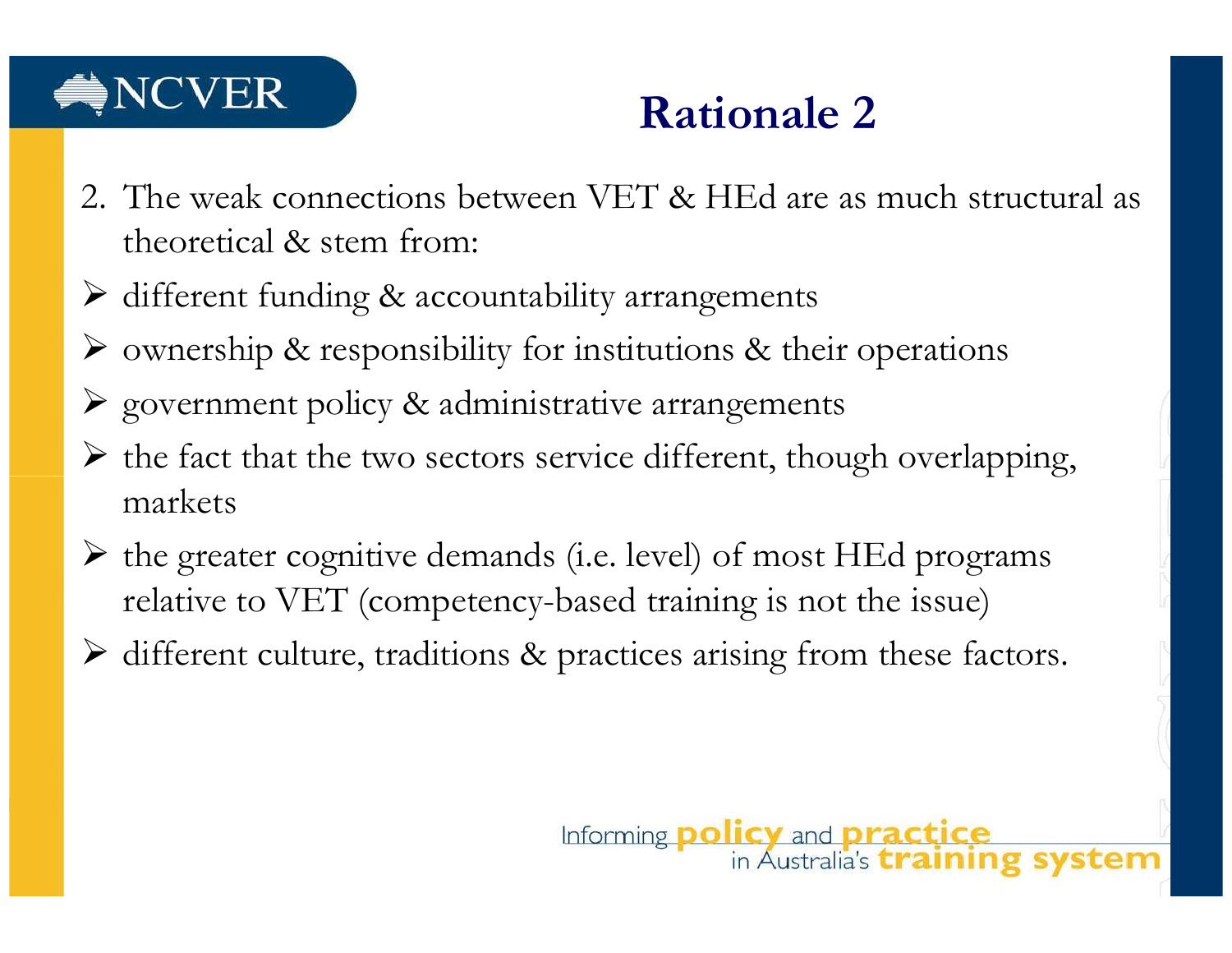#### Course & subject consistency: how important?

- Better VET/HEd mutual recognition arrangements require some consistency in level, content & outputs.
- $\triangleright$  VET has invested heavily in developing nationally consistent qualifications & units of competency;
- however, variation does occur in response to local factors (e.g. community care courses in NSW cf. NT).
- HEd is self-accrediting & variation can occur (e.g. in programs tailored to a given industry, creative arts ...).
- $\triangleright$  NCVER suggests that consistency is desirable in generic subjects (e.g. maths 1, economics 1) & very specific areas (e.g.  $19<sup>th</sup>$  century European philosophy) but not across the board.